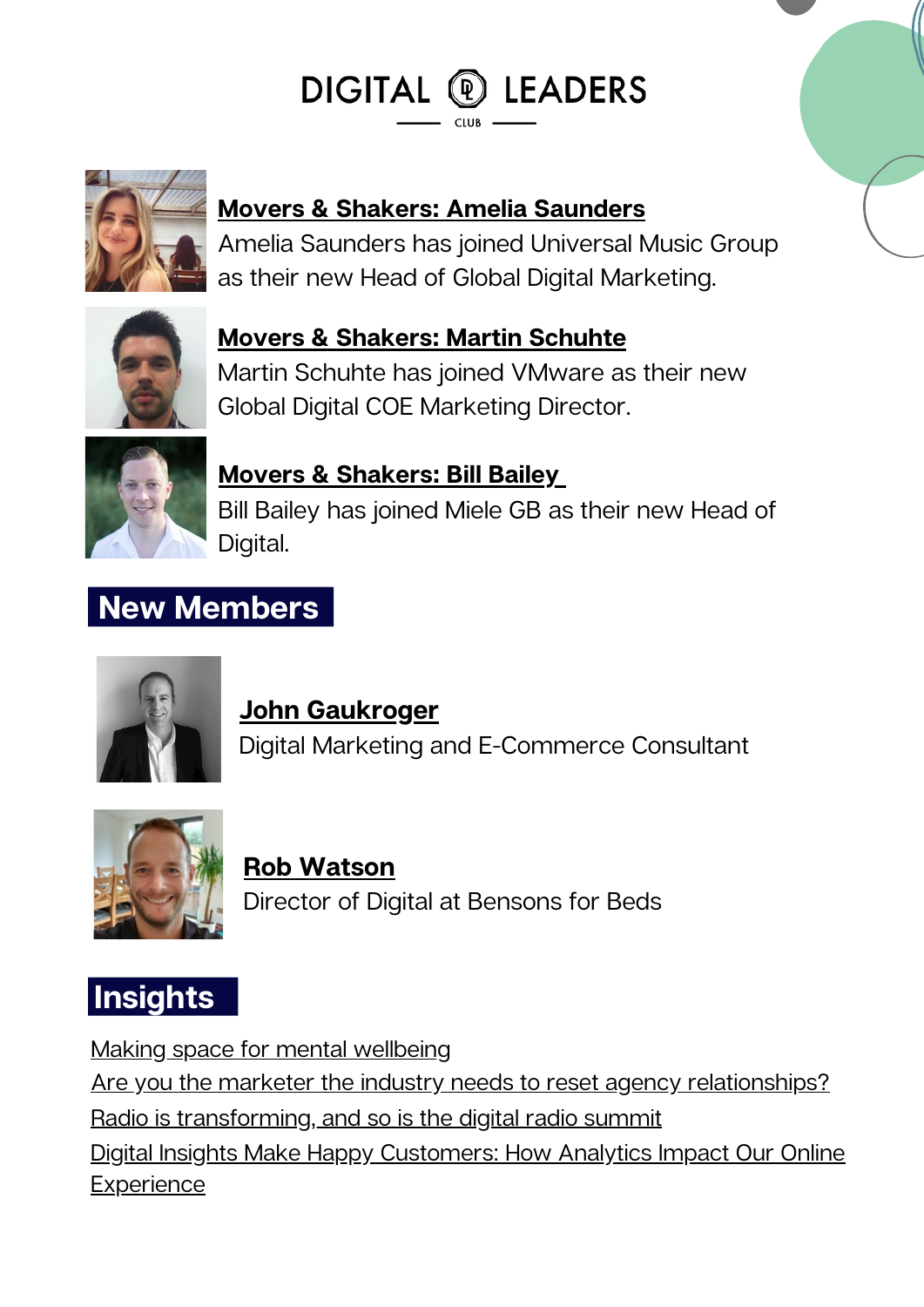# DIGITAL <sup>®</sup> LEADERS



#### **News**

Military justice to be [enhanced](https://www.gov.uk/government/news/military-justice-to-be-enhanced-by-digital-overhaul) by digital overhaul Digital Health launches brand new website for the [Networks](https://www.digitalhealth.net/2022/03/digital-health-website-networks/) Meet Chatterbox, the UK platform connecting refugees with rising [opportunities](https://tech.eu/2022/03/15/meet-chatterbox-the-language-learning-platform-connecting-refugees-with-rising-opportunities-in-digital-economy) in digital economy UK [Announces](https://www.forbes.com/sites/emmawoollacott/2022/03/14/uk-announces-initial-steps-for-national-digital-identities/?sh=1914761f22e6) Initial Steps For National Digital Identities Rokstone appoints chief digital [underwriting](https://www.insurancebusinessmag.com/uk/news/breaking-news/rokstone-appoints-chief-digital-underwriting-officer-398512.aspx) officer Nescol students benefit from [wellbeing](https://www.northern-scot.co.uk/news/nescol-students-benefit-from-wellbeing-and-digital-access-in-268244/) and digital access projects Ethical clothing label hands digital PR brief to [connective3](https://www.prolificnorth.co.uk/news/agency-news/2022/03/ethical-clothing-label-hands-digital-pr-brief-connective3) [Cheltenham](https://www.soglos.com/culture/51312/Cheltenham-is-getting-a-new-250000-digital-learning-hub) is getting a new £250,000 digital learning hub New legislation set to make digital identities more [trustworthy](https://www.gov.uk/government/news/new-legislation-set-to-make-digital-identities-more-trustworthy-and-secure) and secure [Business](https://www.ft.com/content/25aa54ff-21ec-4639-b0ea-37d24e50560e) schools look to AI and VR to enhance digital courses [Lancashire](https://www.lancashiretelegraph.co.uk/news/19991793.lancashire-digital-marketing-agency-rewarded-google-best-class/) digital marketing agency rewarded by Google for being 'best in class' State Street Digital expands global [leadership](https://ibsintelligence.com/ibsi-news/state-street-digital-expands-global-leadership-team/) team

#### **Ecommerce**

The role of B2B [ecommerce](https://smallbusiness.co.uk/the-role-of-b2b-ecommerce-in-choosing-the-right-supplier-2559965/) in choosing the right supplier Why [Ecommerce](https://ffnews.com/newsarticle/why-ecommerce-businesses-increasingly-need-innovative-ai-and-fraud-strategies/) Businesses Increasingly Need Innovative AI an[d](https://ffnews.com/newsarticle/why-ecommerce-businesses-increasingly-need-innovative-ai-and-fraud-strategies/) **Fraud [Strategies](https://ffnews.com/newsarticle/why-ecommerce-businesses-increasingly-need-innovative-ai-and-fraud-strategies/)** 70% of UK [consumers](https://internetretailing.net/mobile-theme/70-of-uk-consumers-shop-more-often-on-their-mobiles-than-pre-pandemic--more-than-anywhere-in-europe-24544) shop more often on their mobiles than prepandemic – more than anywhere in Europe Poor payment [experiences](https://internetretailing.net/payment/poor-payment-experiences-driving-customers-away-from-online-sellers-24541) driving customers away from online sellers

#### **Social Media**

[Facebook](https://mashable.com/article/facebook-tiktok-account) joins TikTok[.](https://mashable.com/article/facebook-tiktok-account)

Facebook parent company Meta joins UK [anti-scams](https://www.standard.co.uk/news/uk/meta-facebook-hsbc-instagram-google-b988333.html) initiative

Facebook owner Meta plots Spanish datacentre build to power ['metaverse'](https://www.computerweekly.com/news/252514670/Facebook-owner-Meta-plots-Spanish-datacentre-build-to-power-metaverse-strategy) strategy

How Twitter, TikTok and Instagram are perfecting the user [experience](https://www.thedrum.com/news/2022/03/16/how-twitter-tiktok-and-instagram-are-perfecting-the-user-experience)